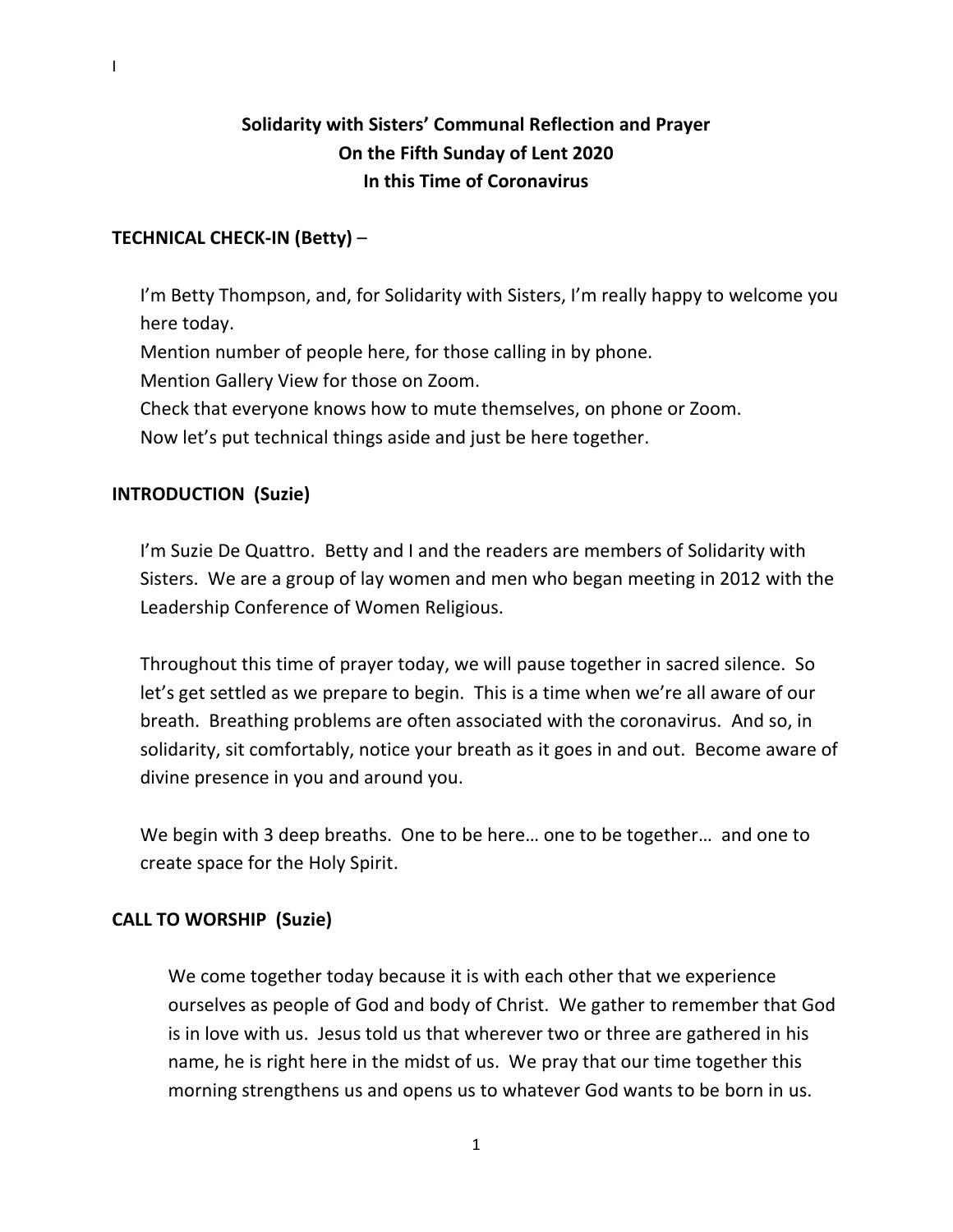### **GATHERING PRAYER (Suzie)**

O God who creates and who gives breath, be with us now as we come to you with the great longings of our world and of our selves. We come together trusting that the Spirit will be at work in us during this time of coronavirus, and during this Lenten season of conversion for transformation. Help us to let go and to let come. Help us to live the questions and to move with you, in you, and toward you, ever open to what is waiting to be born in us.

Let's let space for God grow in us as Stu Sklamm plays a gentle sax solo.

## **REFLECTIVE MUSIC (Stu)**

#### **READINGS**

**Suzie:** Today we'll reflect first with a poem. Then we'll interweave the psalm and the Gospel, followed by a reflection on the Gospel. After each reading, you will have time to reflect on what you have heard. After that, we will have time for sharing.

So let us listen together as Joan Sklamm reads a poem by Muriel Rukeyser.

#### **Reading 1: MURIEL RUKEYSER "POEM" (Joan)**

I lived in the first century of world wars. Most mornings I would be more or less insane, The newspapers would arrive with their careless stories,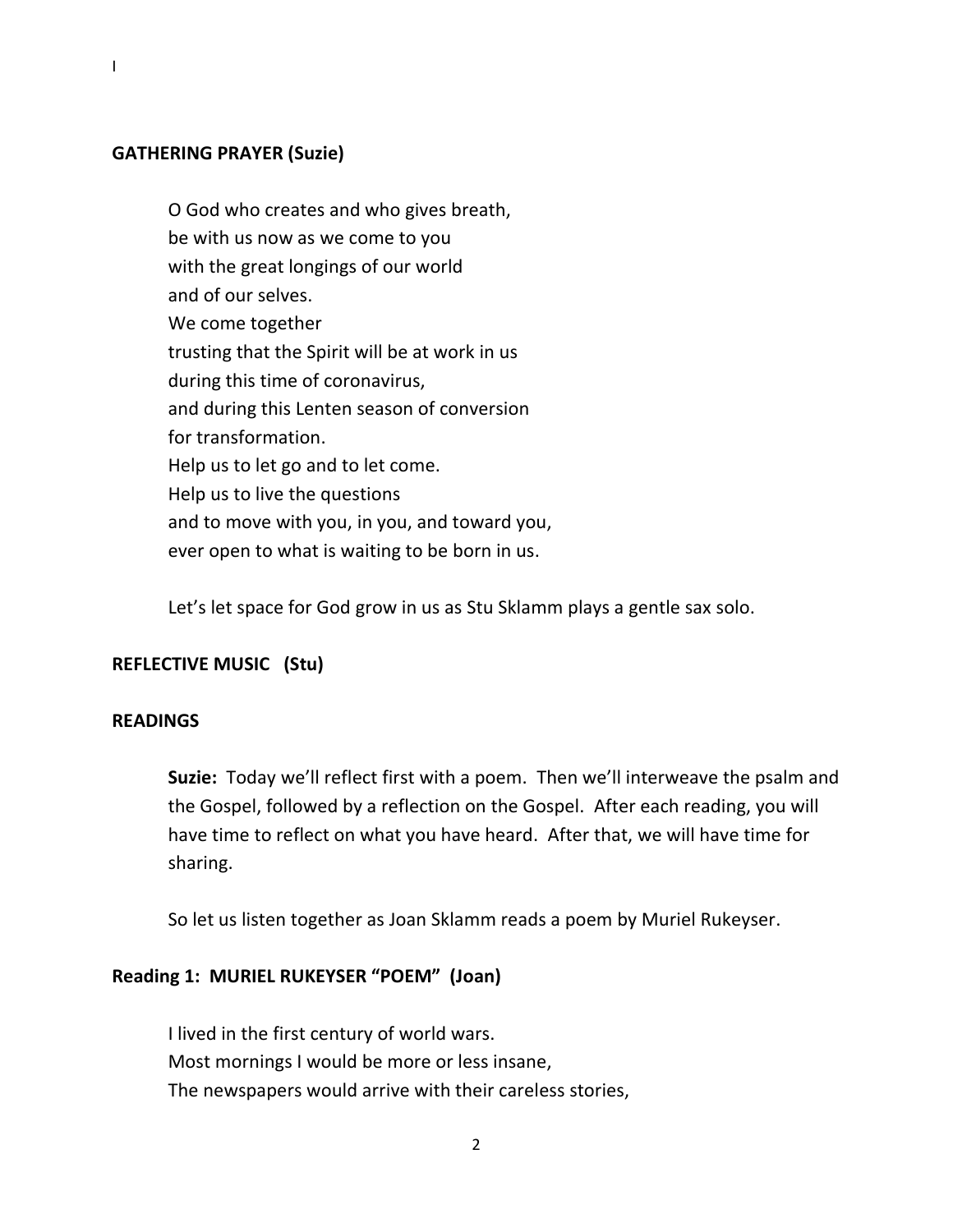The news would pour out of various devices Interrupted by attempts to sell products to the unseen. I would call my friends on other devices; They would be more or less mad for similar reasons. Slowly I would get to pen and paper, Make my poems for others unseen and unborn. In the day I would be reminded of those men and women, Brave, setting up signals across vast distances, Considering a nameless way of living, of almost unimagined values. As the lights darkened, as the lights of night brightened, We would try to imagine them, try to find each other, To construct peace, to make love, to reconcile Waking with sleeping, ourselves with each other, Ourselves with ourselves. We would try by any means To reach the limits of ourselves, to reach beyond ourselves, To let go the means, to wake.

#### **Silence (Suzie)**

Before the silence: Let us take a little time to notice what feels true in that poem for you as you are today.

Now Ann Jelen and Bob Gallagher will read the story of Lazarus from the  $11<sup>th</sup>$ chapter of the Gospel of John, with a repeated refrain. Our refrain will be: "Remember your love and your faithfulness, O Lord." (Unmute if a small number.)

#### **Reading: The Gospel of John (Ann and Bob)**

Reader 1: Now a man was ill, Lazarus from Bethany, the village of Mary and her sister Martha. Mary was the one who had anointed the Lord with perfumed oil and dried his feet with her hair; it was her brother Lazarus who was ill.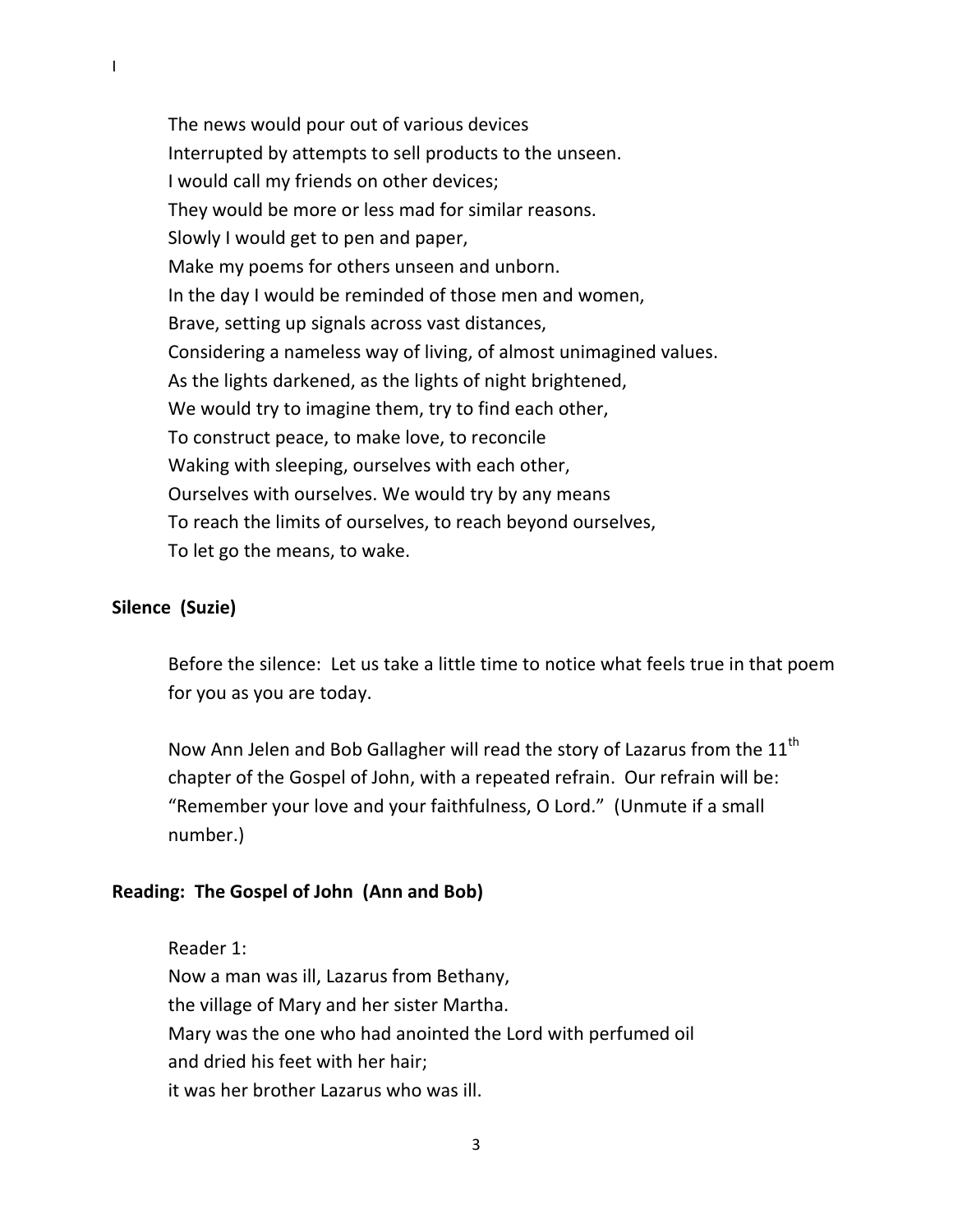So the sisters sent word to him saying, "Master, the one you love is ill." When Jesus heard this he said, "This illness is not to end in death, but is for the glory of God, that the Son of God may be glorified through it."

> Refrain: Remember your love and your faithfulness, O Lord. Remember your people, and have mercy on us, Lord.

#### Reader 2:

Now Jesus loved Martha and her sister and Lazarus. So when he heard that he was ill, he remained for two days in the place where he was. Then after this he said to his disciples, "Let us go back to Judea." The disciples said to him, "Rabbi, the Jews were just trying to stone you, and you want to go back there?" Jesus answered, "Are there not twelve hours in a day? If one walks during the day, he does not stumble, because he sees the light of this world. But if one walks at night, he stumbles, because the light is not in him."

He said this, and then told them, "Our friend Lazarus is asleep, but I am going to awaken him." So the disciples said to him, "Master, if he is asleep, he will be saved." But Jesus was talking about his death, while they thought that he meant ordinary sleep. So then Jesus said to them clearly,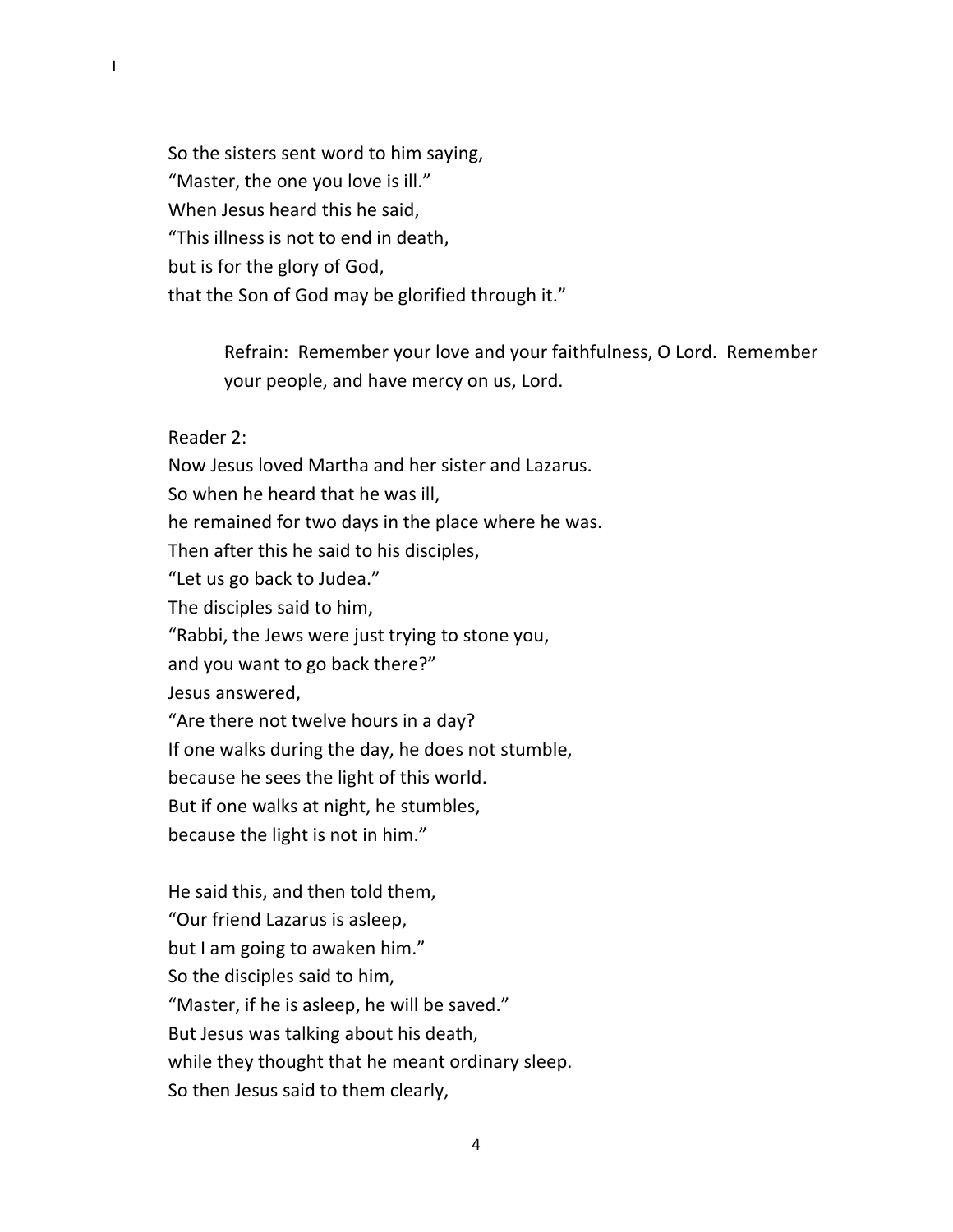"Lazarus has died. And I am glad for you that I was not there, that you may believe. Let us go to him." So Thomas, called Didymus, said to his fellow disciples,

"Let us also go to die with him."

Refrain: Remember your love and your faithfulness, O Lord. Remember your people, and have mercy on us, Lord.

Reader 1:

"Your brother will rise."

When Jesus arrived, he found that Lazarus had already been in the tomb for four days. Now Bethany was near Jerusalem, only about two miles away. And many of the Jews had come to Martha and Mary to comfort them about their brother. When Martha heard that Jesus was coming, she went to meet him; but Mary sat at home. Martha said to Jesus, "Lord, if you had been here, my brother would not have died. But even now I know that whatever you ask of God, God will give you." Jesus said to her,

Martha said to him, "I know he will rise, in the resurrection on the last day." Jesus told her, "I am the resurrection and the life; whoever believes in me, even if he dies, will live, and everyone who lives and believes in me will never die. Do you believe this?"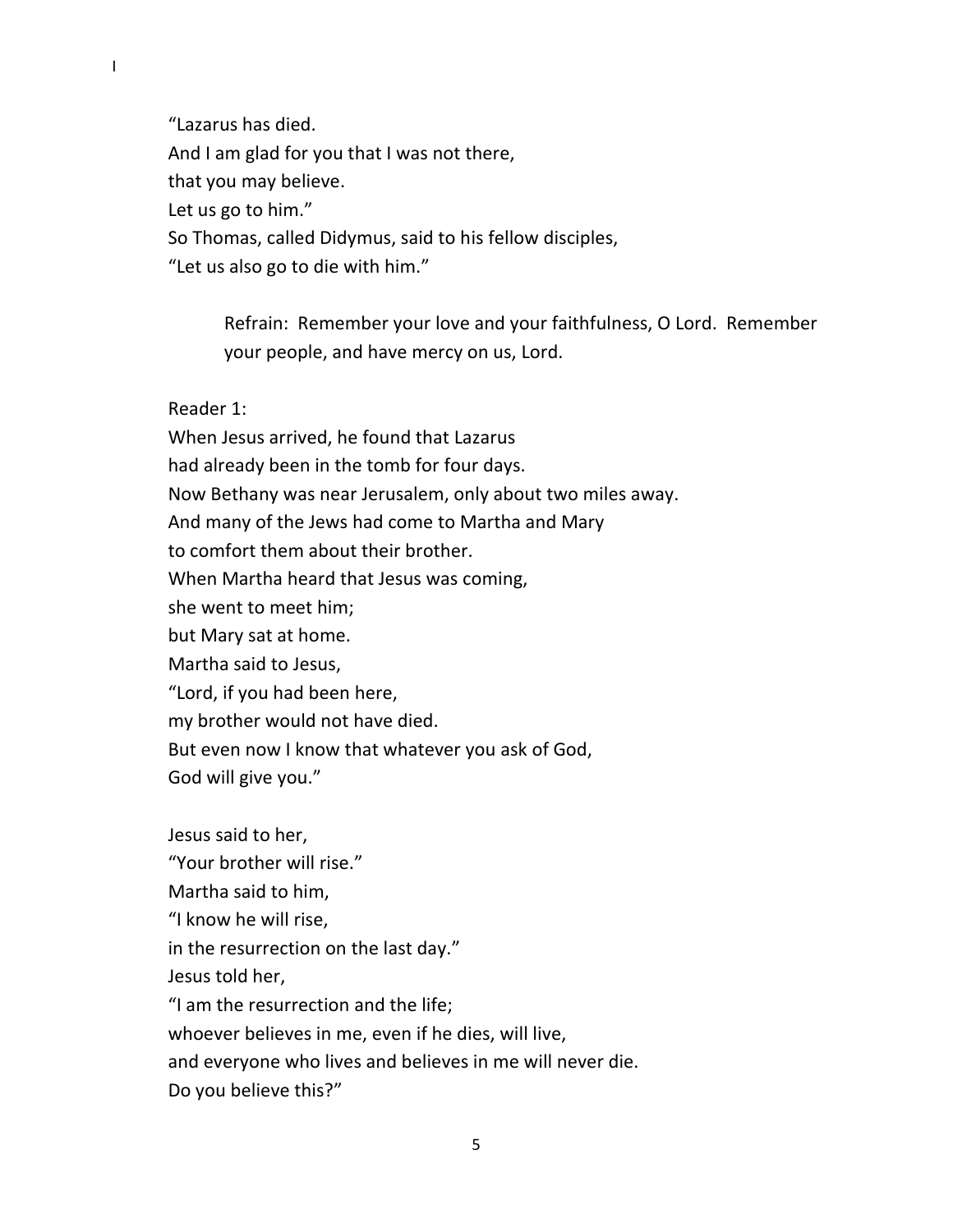She said to him, "Yes, Lord. I have come to believe that you are the Christ, the Son of God, the one who is coming into the world."

> Refrain: Remember your love and your faithfulness, O Lord. Remember your people, and have mercy on us, Lord.

Reader 2:

When she had said this,

she went and called her sister Mary secretly, saying,

"The teacher is here and is asking for you."

As soon as she heard this,

she rose quickly and went to him.

For Jesus had not yet come into the village,

but was still where Martha had met him.

So when the Jews who were with her in the house comforting her

saw Mary get up quickly and go out,

they followed her,

presuming that she was going to the tomb to weep there.

When Mary came to where Jesus was and saw him,

she fell at his feet and said to him,

"Lord, if you had been here,

my brother would not have died."

When Jesus saw her weeping and the Jews who had come with her weeping, he became perturbed and deeply troubled, and said,

"Where have you laid him?"

They said to him, "Sir, come and see."

And Jesus wept.

So the Jews said, "See how he loved him."But some of them said,

"Could not the one who opened the eyes of the blind man

have done something so that this man would not have died?"

Refrain: Remember your love and your faithfulness, O Lord. Remember your people, and have mercy on us, Lord.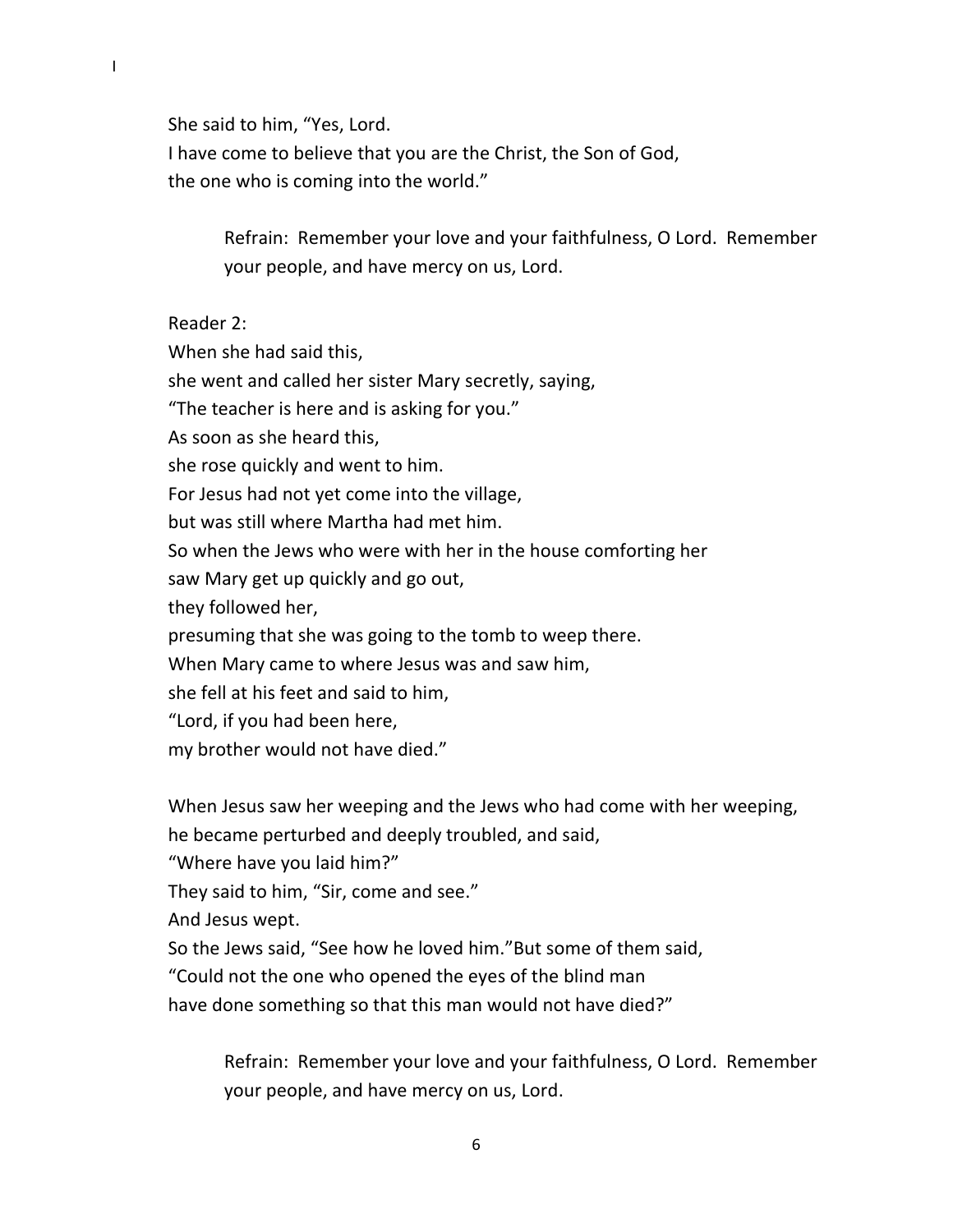Reader 1:

I

So Jesus, perturbed again, came to the tomb. It was a cave, and a stone lay across it. Jesus said, "Take away the stone." Martha, the dead man's sister, said to him, "Lord, by now there will be a stench; he has been dead for four days." Jesus said to her, "Did I not tell you that if you believe you will see the glory of God?" So they took away the stone.

And Jesus raised his eyes and said, "Father, I thank you for hearing me. I know that you always hear me; but because of the crowd here I have said this, that they may believe that you sent me." And when he had said this, He cried out in a loud voice, "Lazarus, come out!" The dead man came out, tied hand and foot with burial bands, and his face was wrapped in a cloth. So Jesus said to them, "Untie him and let him go." Now many of the Jews who had come to Mary and seen what he had done began to believe in him.

> Refrain: Remember your love and your faithfulness, O Lord. Remember your people, and have mercy on us, Lord.

## **SILENCE (Suzie)**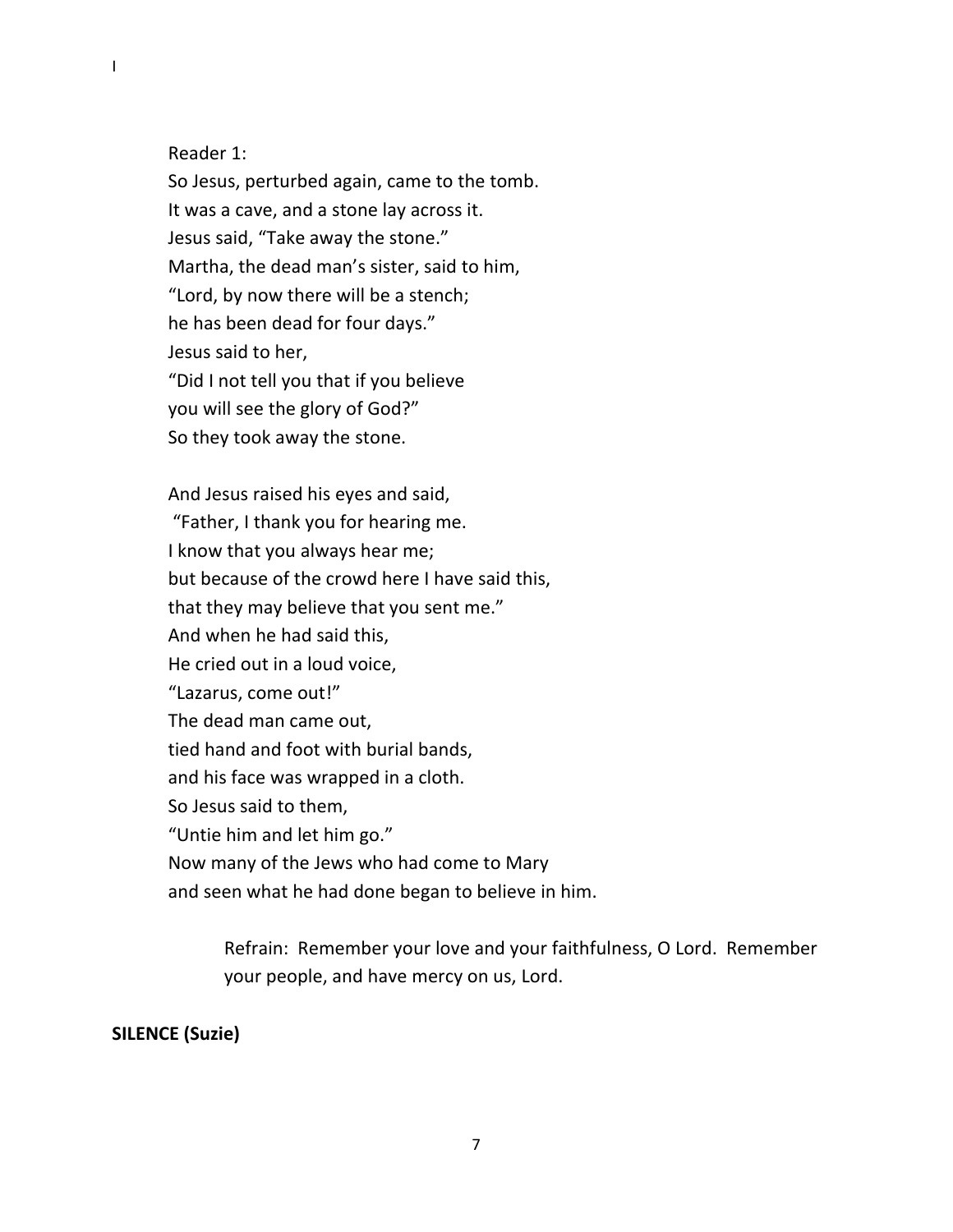Before the silence – Let us take a little time to reflect on the Gospel, noticing which part of the story draws you most strongly.

#### After the silence –

I

I will read a reflection from Krista Chincilla at Catholic Women Preach. Then we will pause for reflection after each of the three questions. After the final silence, we will have time to share our own reflections.

#### **Reading: REFLECTION QUESTIONS from Krista Chincilla (Suzie)**

Jesus was moved and deeply troubled. And Jesus wept. Do we recognize Jesus weeping with us? From there, where do we take that grief?

**Silence** (about a minute)

We are called to be the hands and feet of Christ, so when we cry out "Lord, if only you had been here...," well, is he not already present within us, calling us to act?

**Silence** (about a minute)

After Jesus weeps with us, we must ask ourselves how Jesus is crying out to us "my dear, beloved friend, come out! Untie yourself." What do we need to do to untie ourselves? What is it that keeps us bound?

#### **SILENCE (Suzie)**

#### **SHARING (Suzie)**

That sharing time was so meaningful last week. Sharing our faith matters. Expressing our faith – and our questions, too – let's each of us more clearly see ourselves individually, and we also see ourselves together, as a community where God is alive and active. We recognize ourselves as the body of Christ.

In just a moment, I'll invite you to share a few words from your reflection.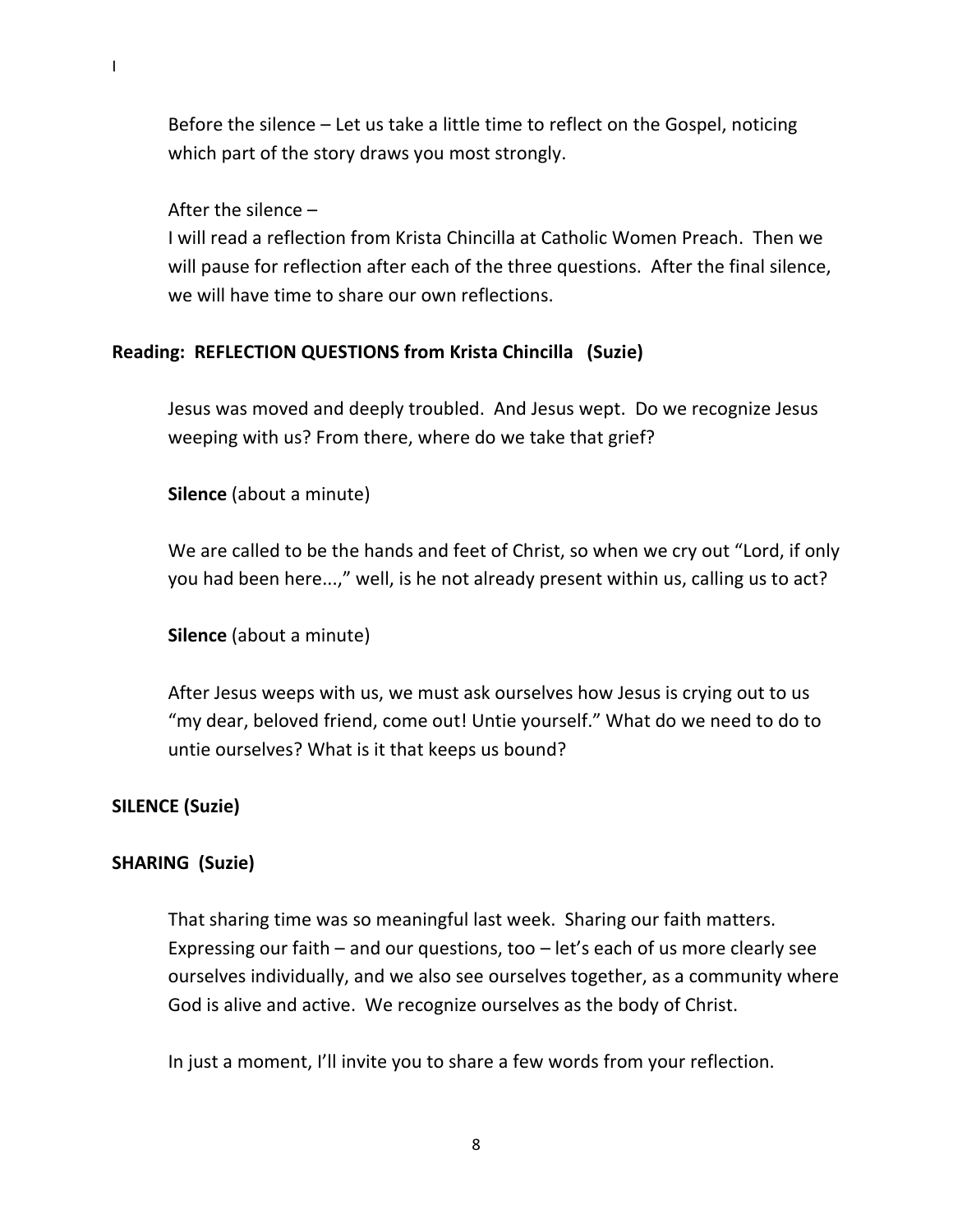After we listen to everyone's individual reflections, I will ask if someone would be willing to express what you heard as a sense of the whole –to pull together our individual reflections into some unity, so we can recognize how the Spirit is moving in our community this morning.

If you would like to speak, you will need to unmute yourself on your phone or in Zoom. After you speak, please mute yourself again. It will be a lot like at a dinner table -- if more than one person speaks at once, some will need to wait.

(Sharing)

#### **OUR COMMUNAL PREACHING/REVELATION THIS MORNING (Suzie)**

Has everyone spoken who wishes to?... Thank you.

Would someone be willing to express what you heard as a sense of the whole to pull together our individual reflections into some unity, so we can recognize how the Spirit is moving in our community this morning?

Thank you. I have a real sense of us at this moment as the body of Christ. What an enormous gift!

#### **INTENTION (Betty)**

Let us pray together that we may untie ourselves so that we are free to be the hands and feet of Christ – so that we may see all that is with God's eyes, which are always and only full of love – so that we may hold the world and ourselves in love.

Now Lynn Bufka will lead us in prayer. If your phone or computer is muted, you can respond aloud: Remember your love and your faithfulness, O Lord.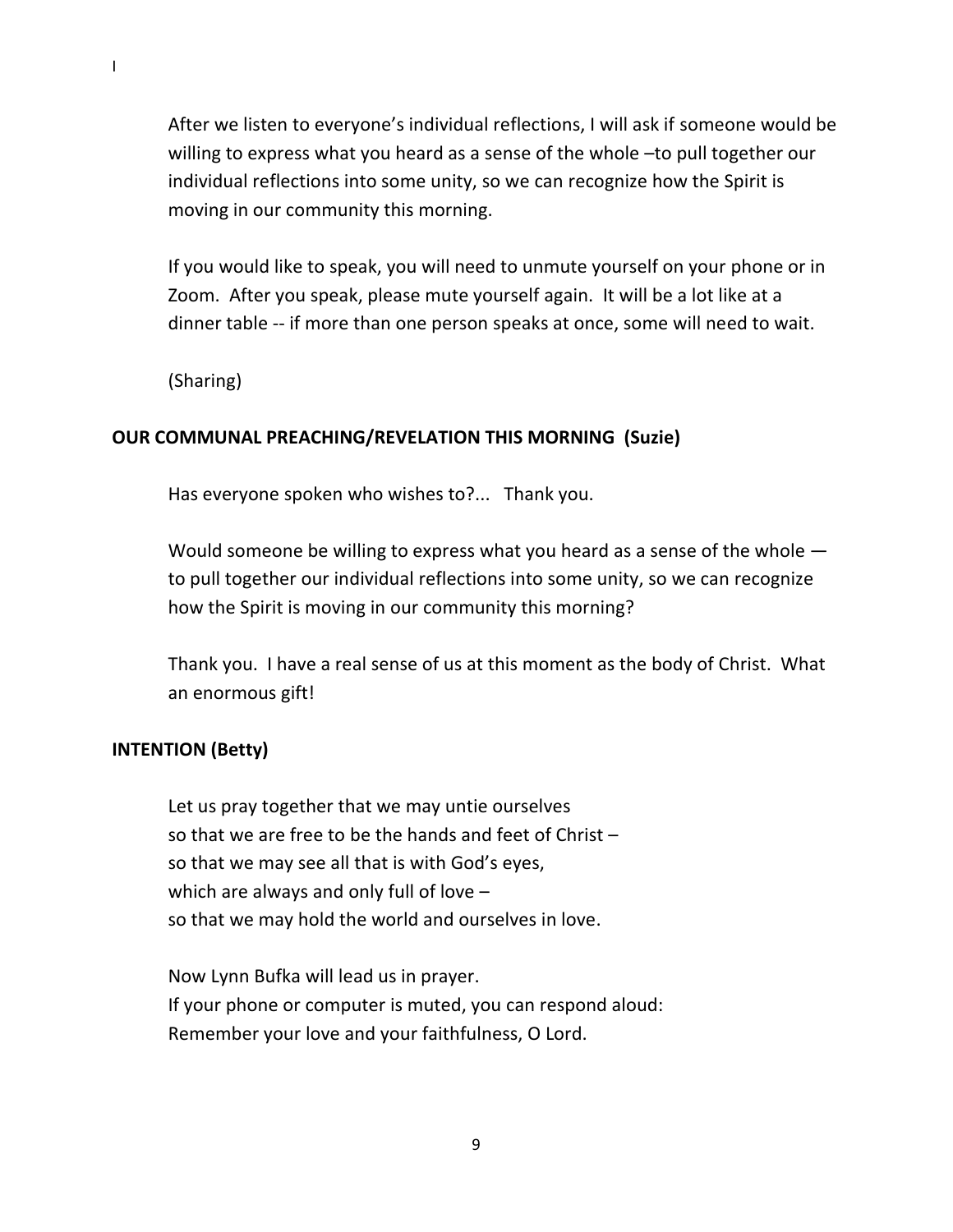## **PRAYERS OF THE FAITHFUL (Lynn)**

- 1. Loving God, we offer to you ourselves and our sharing. Make us truly your Body. For this we pray. (Pause.) Remember your love and your faithfulness, O Lord.
- 2. With the Leadership Conference of Women Religious, we are heartbroken by the myriad ways our one human family and Earth, our common home, suffer from disconnection, indifference, violence, and fear. You love all of creation into being. We pray that we will create communion and examine the root causes of the tragedies and injustices of our time, looking at how their roots intersect. For this we pray. (Pause.) Remember your love and your faithfulness, O Lord.
- 3. For all those directly impacted by the coronavirus crisis, we pray. (Pause.) Remember your love and your faithfulness, O Lord.
- 4. For people who are in fear in these unsettled times, we pray. (Pause.) Remember your love and your faithfulness, O Lord.
- 5. For our families and those who are dear to us, we pray. (Pause.) Remember your love and your faithfulness, O Lord.
- 6. For the strength and wisdom we individually and collectively need for this time, we pray. (Pause.) Remember your love and your faithfulness, O Lord.
- 7. For leaders nearby and worldwide to act with wisdom and with care for the vulnerable, we pray. (Pause.) Remember your love and your faithfulness, O Lord.

#### **Betty:**

For what else shall we pray? Please unmute yourself as you speak. Please end your petition with "for this we pray." R. Remember your love and your faithfulness, O Lord.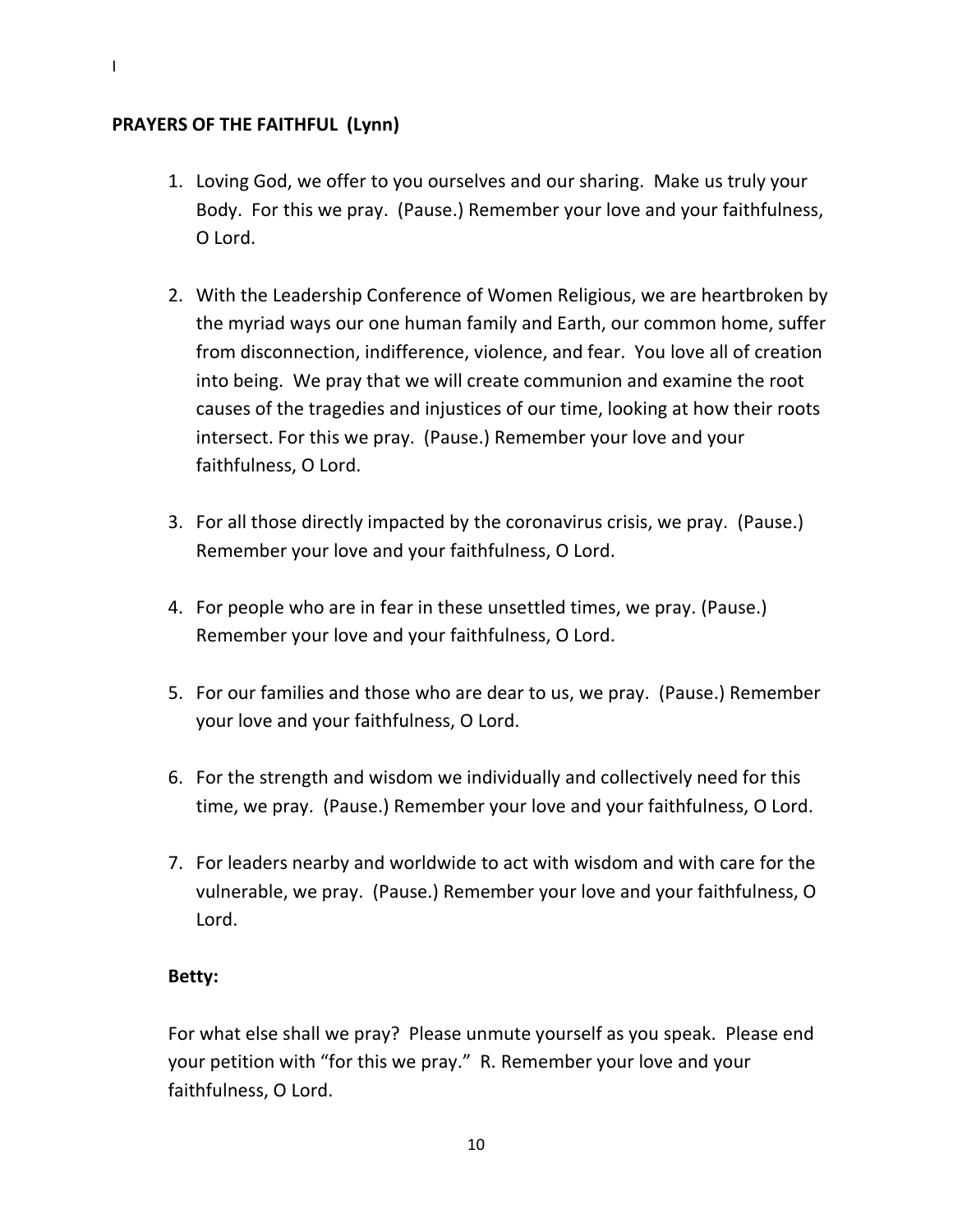We place all of our prayers, those spoken and those unspoken, into your loving care, and we entrust the outcome to you. As we do, we use the words of Sister Sharlet Wagner. We thank you, God, that "It is not ours to see the future. Our task is not to create a plan for the new to emerge. It is to create a space for the new to emerge. For the young. For the growing diversities. A space where the Holy Spirit is free to work. If we can do this, the future will emerge. And it will be good." Amen.

# **CELEBRATION OF COMMUNION (Betty)**

Today we are not able to share in the physical breaking of bread and sharing of the cup.

But let's remember that on the night before he died the first thing Jesus did was to give thanks. The word Eucharist is a Greek word for thanksgiving. So let us pause and know that God is among us and give thanks.

(Silence.)

And then Jesus, who was having dinner with his friends, looked at what was in front of him, the bread and the cup, and he blessed it. So let us, too, look at what is front and center in our lives and bless it. Let us pause to invite God right now into what is front and center in our lives and know that God will indeed enter our space – and bless it.

(Silence.)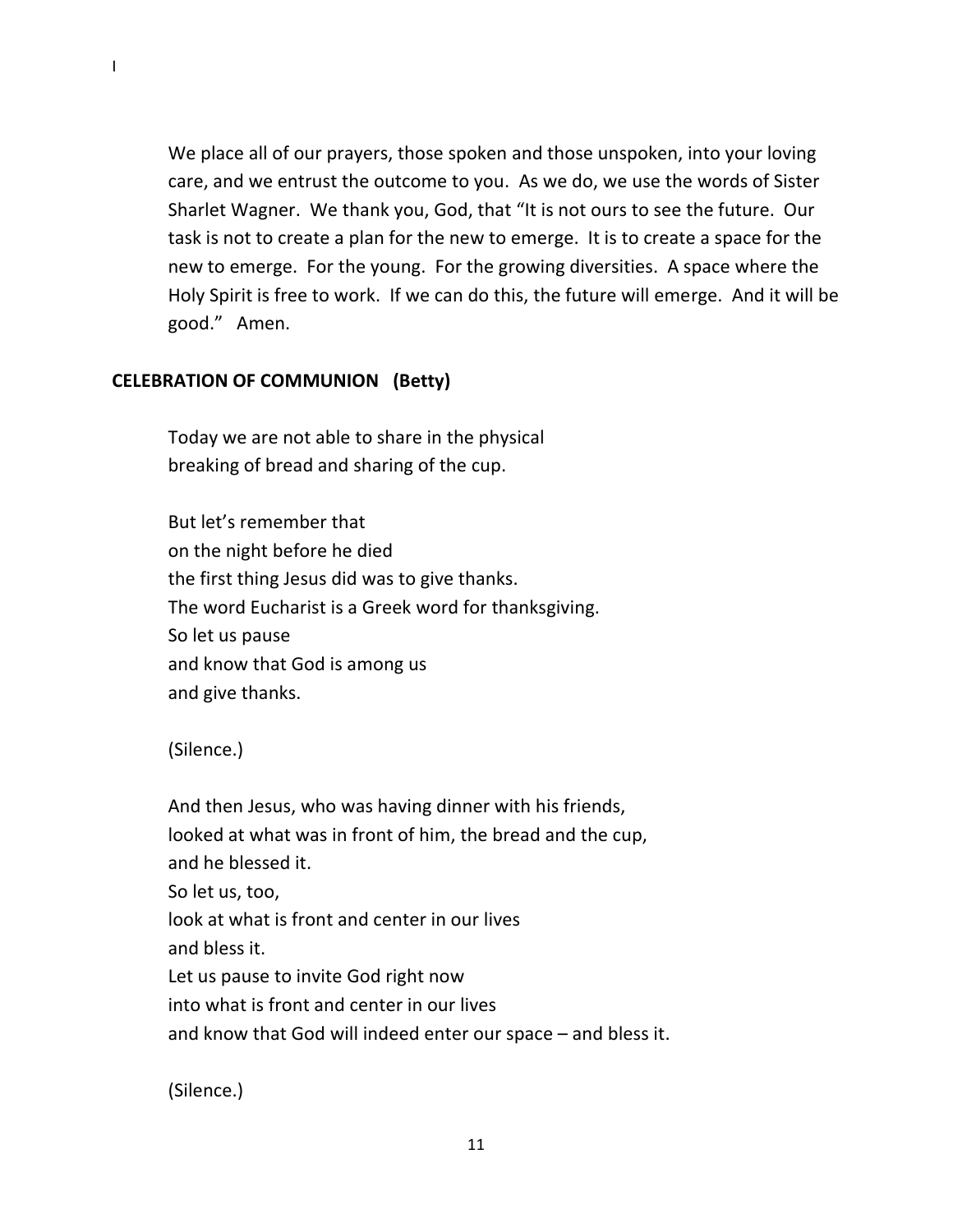We thank God that through Christ we share in divine life. We invite God's Spirit to fill us with blessing.

Alive in God's presence, let us ourselves be bread for the world, from our own newly cloistered places. O gracious Mystery that we name God, may we create space within ourselves for your creativity and your peace, so that we can share with the world your abundant and transforming love.

Perhaps every time we break bread this week, every time we eat or drink, we can remember our communion with God and with each other. Every time we take in food, we can recognize that this is communion with all creation as other living beings become part of our own bodies.

Let us pause to take in the gift of God's life in us and among us.

(Silence.)

# **OUR FATHER (Betty)**

Now let's pray in harmony with all Christians throughout the world in the words that Jesus taught us. Our Father, who art in heaven, hallowed be thy name. Thy kingdom come. Thy will be done on earth as it is in heaven. Give us this day our daily bread and forgive us our trespasses as we forgive those who trespass against us,

for the kingdom, the power, and the glory are yours, now and forever. Amen.

# **CLOSING PRAYER**